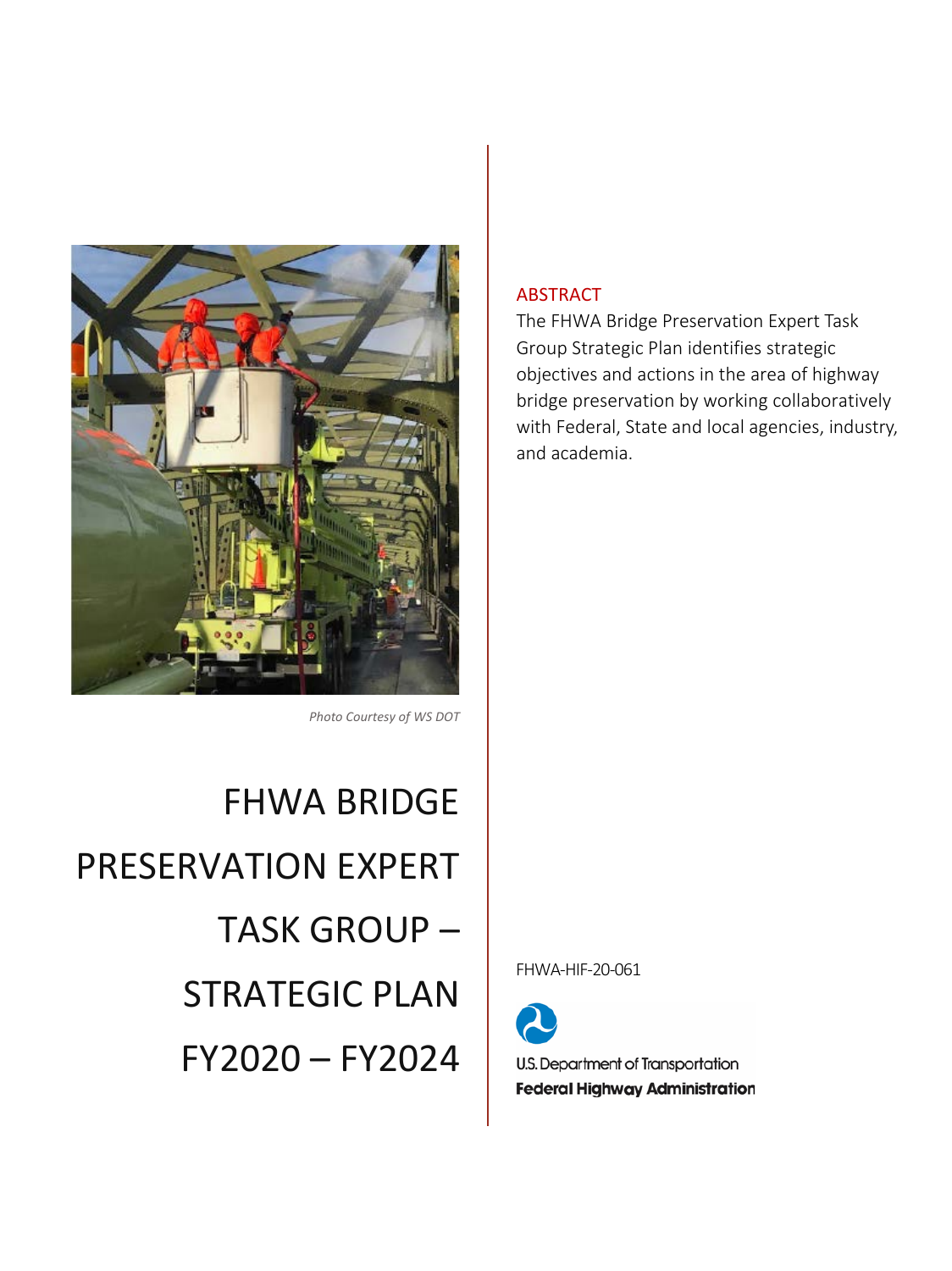## **Notice**

<span id="page-1-0"></span>This document is disseminated under the sponsorship of the U.S. Department of Transportation (USDOT) in the interest of information exchange. The U.S. Government assumes no liability for the use of the information contained in this document.

The U.S. Government does not endorse products or manufacturers. Trademarks or manufacturers' names appear in this report only because they are considered essential to the objective of the document. They are included for informational purposes only and are not intended to reflect a preference, approval, or endorsement of any one product or entity.

## Non-Binding Contents

<span id="page-1-1"></span>The contents of this document do not have the force and effect of law and are not meant to bind the public in any way. This document is intended only to provide clarity to the public regarding existing requirements under the law or agency policies.

## Quality Assurance Statement

<span id="page-1-2"></span>The Federal Highway Administration (FHWA) provides high-quality information to serve Government, industry, and the public in a manner that promotes public understanding. Standards and policies are used to ensure and maximize the quality, objectivity, utility, and integrity of its information. FHWA periodically reviews quality issues and adjusts its programs and processes to ensure continuous quality improvement.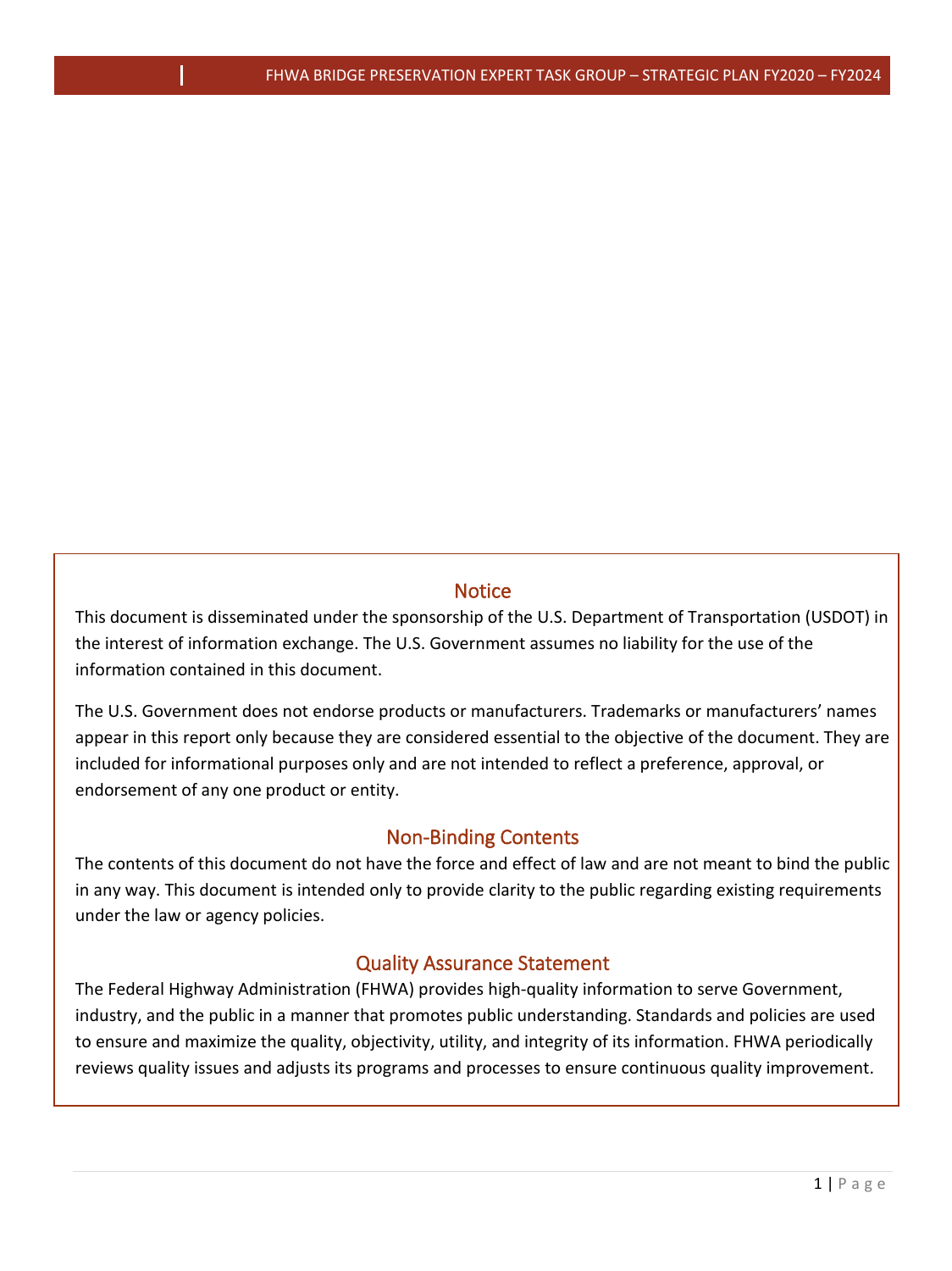## Table of Contents

| ACTION 1 - Develop documents on practices adopted or conducted by the States or bridge owners 6                                                                                                                    |  |
|--------------------------------------------------------------------------------------------------------------------------------------------------------------------------------------------------------------------|--|
|                                                                                                                                                                                                                    |  |
|                                                                                                                                                                                                                    |  |
| ACTION 4 - Determine duration of bridge preservation treatments from a bridge condition rating perspective 7                                                                                                       |  |
| ACTION 5 - Study next generation data framework for developing data-driven preservation performance                                                                                                                |  |
| Strategic Objective #2: Promote bridge preservation as a component of asset and performance management 7                                                                                                           |  |
|                                                                                                                                                                                                                    |  |
|                                                                                                                                                                                                                    |  |
|                                                                                                                                                                                                                    |  |
|                                                                                                                                                                                                                    |  |
|                                                                                                                                                                                                                    |  |
| ACTION 2 – Communicate the importance of bridge preservation as a component of an asset management                                                                                                                 |  |
| ACTION 3 – Explore developing and deploying curricula modules on bridge preservation, including appropriate<br>references to asset management and life-cycle costs, for undergraduate and graduate level courses 8 |  |
|                                                                                                                                                                                                                    |  |
| Strategic Objective #4: Foster a collaborative environment that encourages innovation and adoption of new                                                                                                          |  |
| ACTION 1 - Explore opportunities to improve States' qualified product list (QPL) process for owners, suppliers                                                                                                     |  |
|                                                                                                                                                                                                                    |  |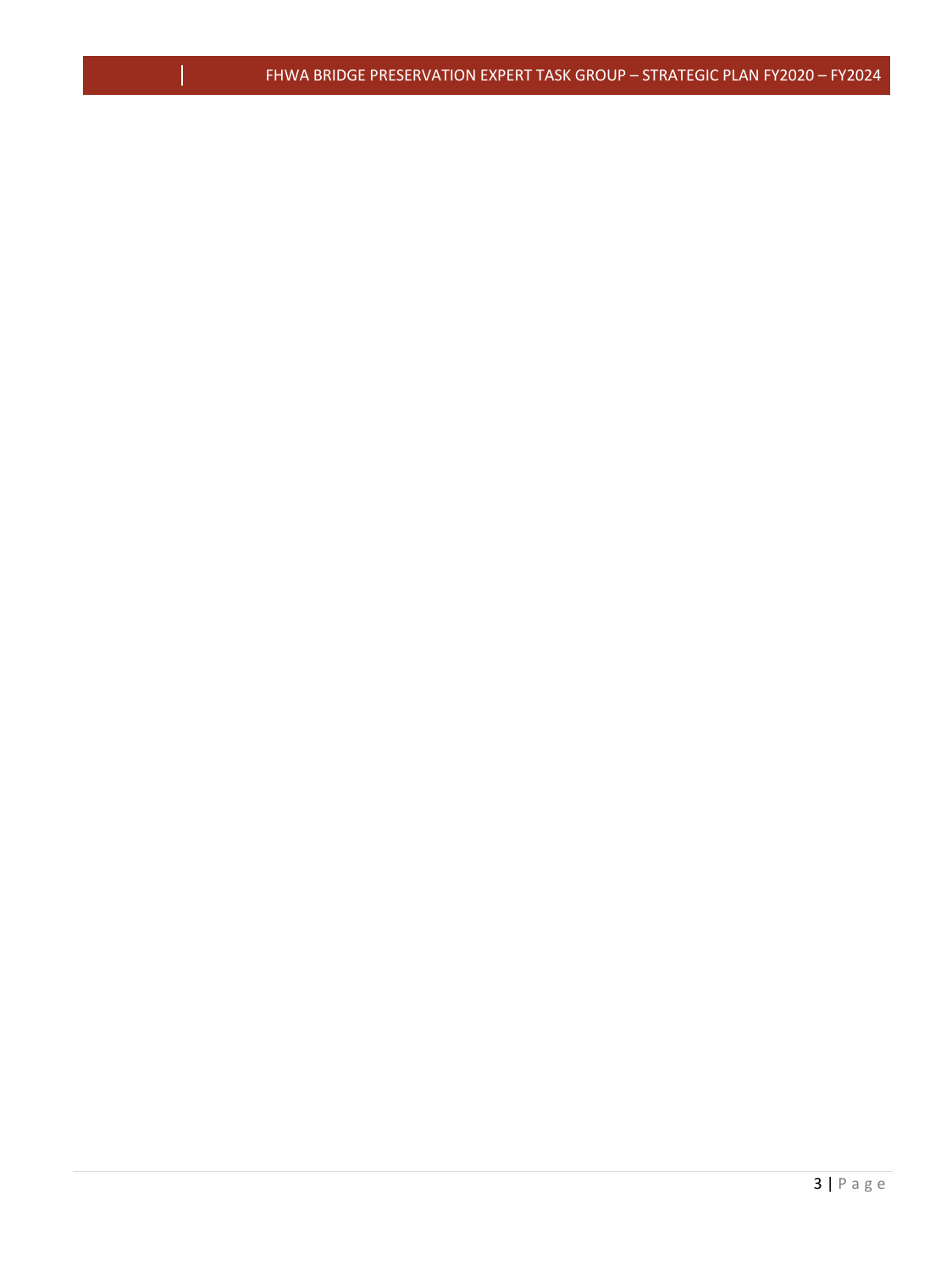## FHWA Bridge Preservation Expert Task Group

The FHWA provides a forum through the Bridge Preservation Expert Task Group (BPETG) whereby knowledgeable practitioners can provide timely input to and coordination among stakeholders in the bridge community on strategies, practices, research, deployment, and professional development needs pertaining to preservation in the overall management of the national inventory of publicly owned highway bridges.

The composition of the BPETG may include at a minimum, representatives from the following entities.

- Federal Highway Administration (FHWA)
- State Highway Agencies and State Highway Agency representatives of Bridge Preservation Regional Partnerships
- The American Association of State Highway Transportation Officials (AASHTO) Subcommittee on Bridges and Structures- such as T-9 and T-18 Technical Committees
- AASHTO Subcommittee on Maintenance- Bridge Technical Working Group
- AASHTO Transportation System Preservation Technical Services Program (TSP2)- Bridge Preservation Staff
- Transportation Research Board (TRB) Chairs of Standing Committees on Bridge Preservation, Structure Maintenance, and Bridge Management
- Academia- University Researchers with expertise in Bridge Preservation
- Industry Contractors, Suppliers, Consultants, Associations, etc.
- County/ local government

# STRATEGIC PLAN – FY 2020 – 2024

The Strategic Plan – FY 2020 – 2024 outlines four strategic objectives to guide the BPETG's work over this five-year period.

## <span id="page-4-0"></span>VISION

Bridge preservation today…for a better transportation infrastructure tomorrow.

## <span id="page-4-1"></span>MISSION

The BPETG will advance and improve the state of the practice of highway bridge preservation by working collaboratively with Federal, State and local agencies, professional associations (AASHTO, TRB, etc.), industry, and academic institutions.

## <span id="page-4-2"></span>GOALS

- **Share cost-effective bridge preservation strategies** for increased service life of highway bridges to support the national economy and the quality of life for users
- **Promote bridge preservation as a component of asset and performance management** by demonstrating the need and benefits of funding the preservation of existing bridges
- **Develop educational materials on bridge preservation** strategies, materials, and technologies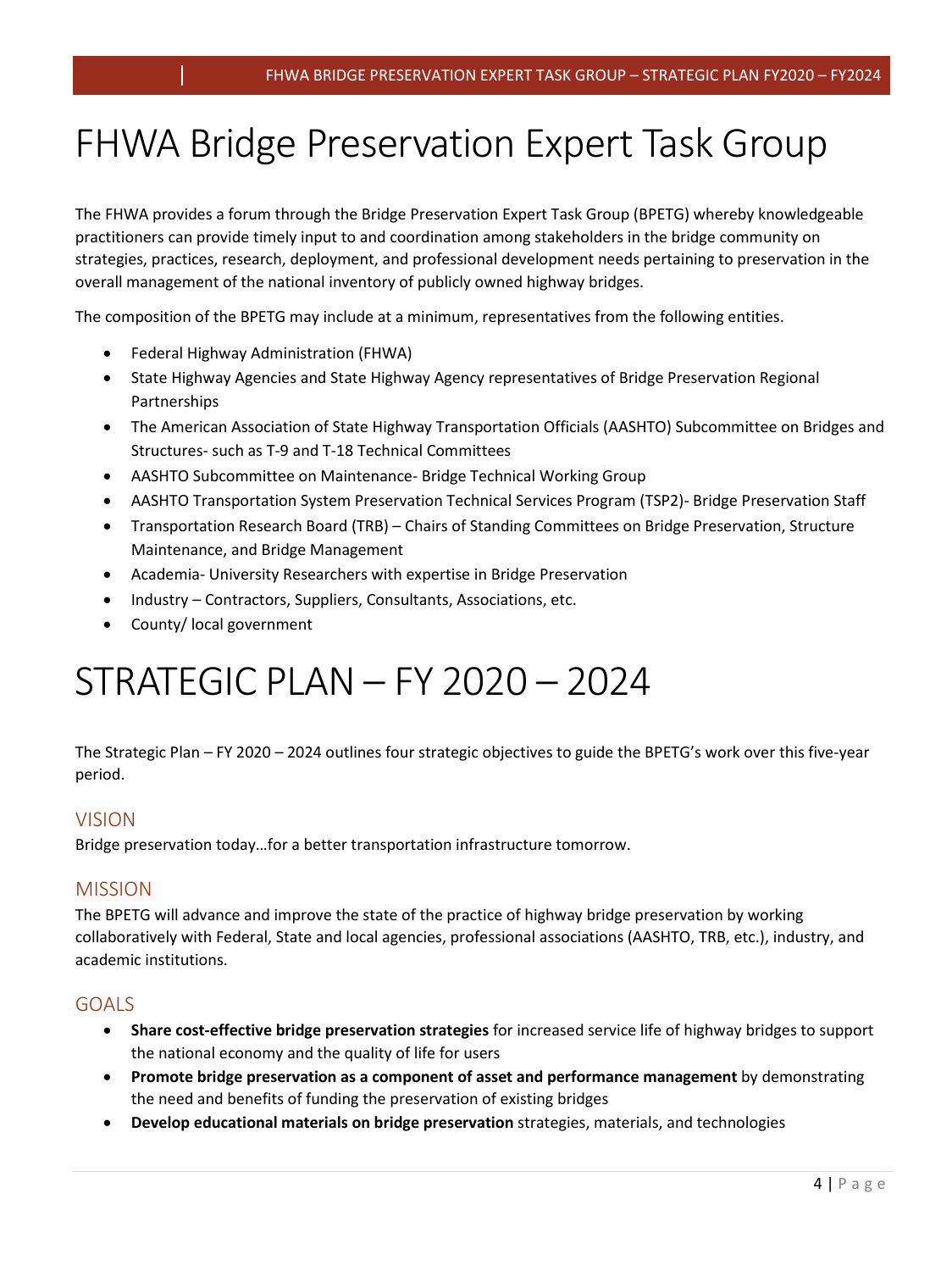• **Foster a collaborative environment that encourages research innovation and adoption of new technologies for bridge preservation** by identifying gaps and supporting an outcome-driven work plan that reflects a balanced and prioritized consideration of research, program development, and deployment initiatives

### <span id="page-5-0"></span>OBJECTIVES

The following strategic objectives and action items provide direction for future work:

- **Strategic Objective 1** Share cost-effective bridge preservation strategies
- **Strategic Objective 2** Promote bridge preservation as a component of asset and performance management
- **Strategic Objective 3** Develop educational materials on bridge preservation
- **Strategic Objective 4** Foster a collaborative environment that encourages innovation and adoption of new technologies for bridge preservation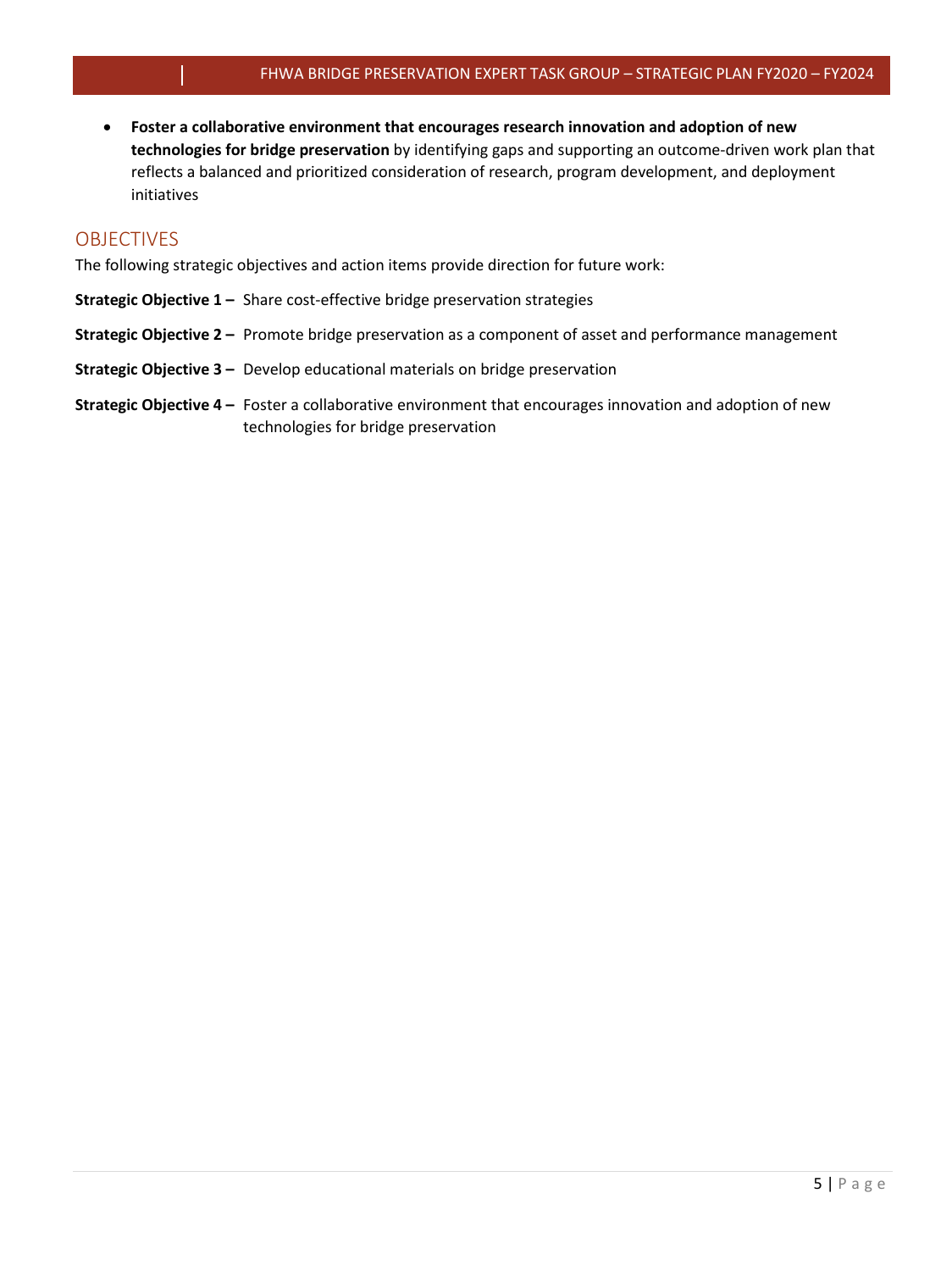## Strategic Objective #1: Share cost-effective bridge preservation strategies

## <span id="page-6-1"></span><span id="page-6-0"></span>ACTION 1 – Develop documents on practices adopted or conducted by the States or bridge owners

#### Outcome/Product – Adopted Practices

Background - To promote preservation activities with an emphasis on construction quality, continue developing documents that share practices adopted by the States or bridge owners on preservation of decks, superstructures, substructures and culverts. The following topics may be covered:

- Rigid Concrete Deck Overlays
- Bridge Deck Sealing
- Maintaining Expansion Joints Develop based on range of movement and/or expansion joint type

Additional documents may be identified for development based on the case studies developed in ACTION 3 below.

#### ACTION 2 – Develop apps for mobile devices

<span id="page-6-2"></span>Outcome/Product – Mobile Device Apps and Videos

Background - Promoting preservation activities with an emphasis on construction quality may be accomplished by making information available on mobile devices. A short YouTube video guide on how to download and use the Apps may be developed.

See Action 1 for list of publications that may potentially be available through mobile device applications.

### ACTION 3 – Develop case studies

<span id="page-6-3"></span>Outcome/Product – Case Studies

Background – To increase service life of existing highway bridges, develop case studies on cost-effective bridge preservation strategies. The following topics may be covered:

- Link Slabs for Joint Elimination
- How to Respond to Bridge Hits
- Preservation of Bridge Bearings
- Preservation of Channel: Removing Debris and Scour Repairs
- Bridge Substructure Repairs
- Steel Superstructure Repairs
- Bridge Deck Overlays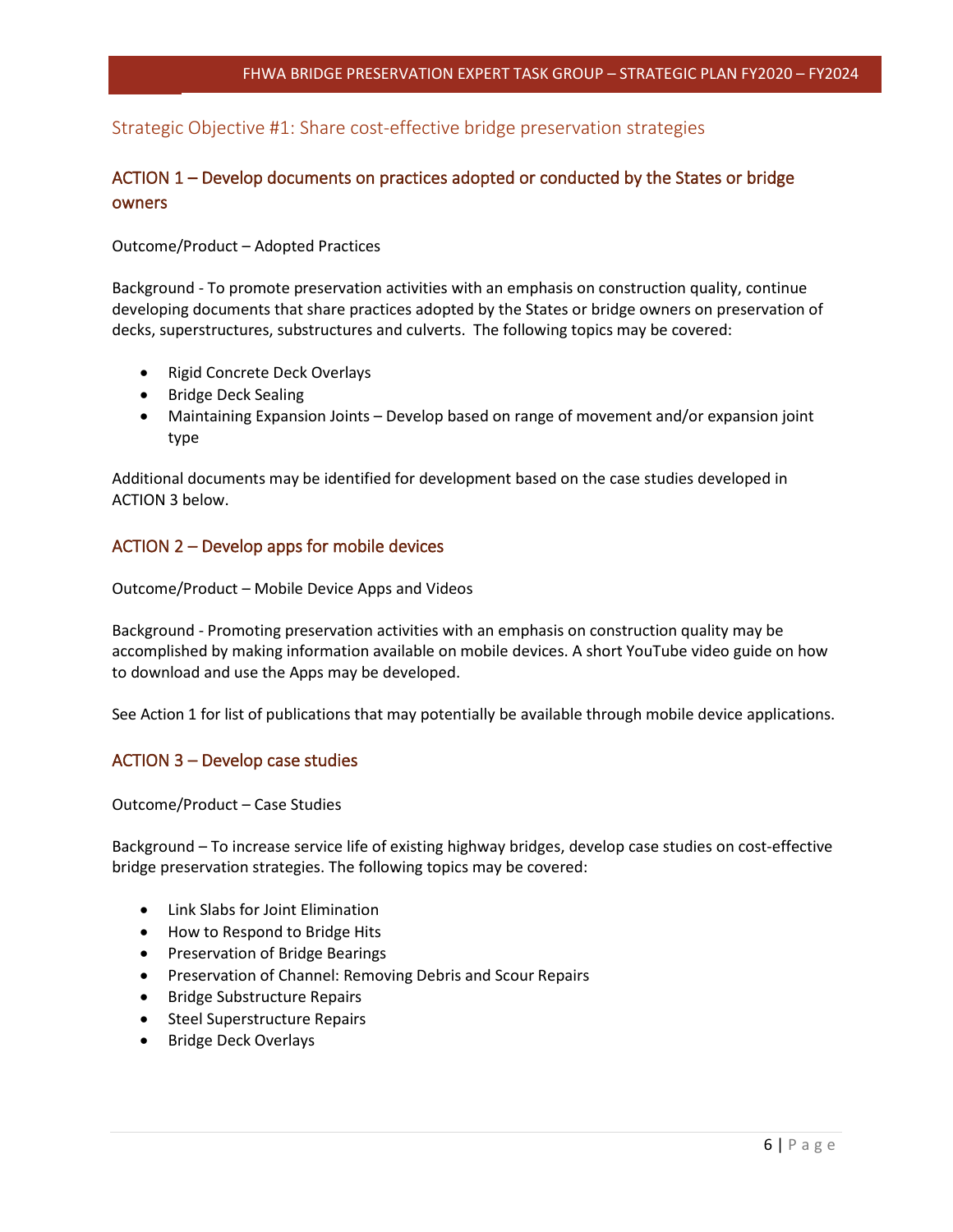## ACTION 4 – Determine duration of bridge preservation treatments from a bridge condition rating perspective

#### <span id="page-7-0"></span>Outcome/Product – Research Study

Background – Preservation actions performed on bridges or bridge elements extend their service life. This depends on several factors, such as, construction materials, initial condition, location, environment, operational demands, quality of work etc. This effort will focus on quantifying the service life extension by considering a population of bridges that have had preservation actions. The study may include obtaining condition histories and considering various operational demands such as differing traffic volumes, varying climates, monitor changes in performance, rates of deterioration etc. The study may improve current preservation action decision-making tools.

## <span id="page-7-1"></span>ACTION 5 – Study next generation data framework for developing data-driven preservation performance estimates

#### Outcome/Product – Research Study

Background – While State agencies are using bridge and maintenance management tools to manage their bridge inventory, the data collected may not support preservation actions. To preserve bridges in good and fair condition, consistent and uniform records of maintenance and preservation actions over time are needed. In accordance with the 23 CFR 515.17(a)-(c), there is a need to study a framework that collects key preservation actions and its cost data over time to help agencies in developing preservation actions' efficiency models. This new framework could be incorporated with the existing bridge management systems. This study may assist States in undertaking the life-cycle planning analysis for the bridge network, managing the network for its whole life while minimizing cost and improving or preserving the condition.

## <span id="page-7-2"></span>Strategic Objective #2: Promote bridge preservation as a component of asset and performance management

#### ACTION 1 – Integrate bridge preservation into asset management

#### <span id="page-7-3"></span>Outcome/Product – Bridge preservation and asset management research

Background - The Moving Ahead for Progress in the 21<sup>st</sup> Century Act (MAP-21) requires States to develop risk- and performance-based asset management plans. In accordance with the 23 U.S.C 119, all the States have developed Transportation Asset Management Plans (TAMP), but only a few have comprehensively addressed preservation and the structured sequence of maintenance, preservation, rehabilitation, and reconstruction of their bridge network in a state-of-good-repair at the minimal practicable cost over its whole life. This effort will develop research about how to show the connection between bridge preservation and asset management.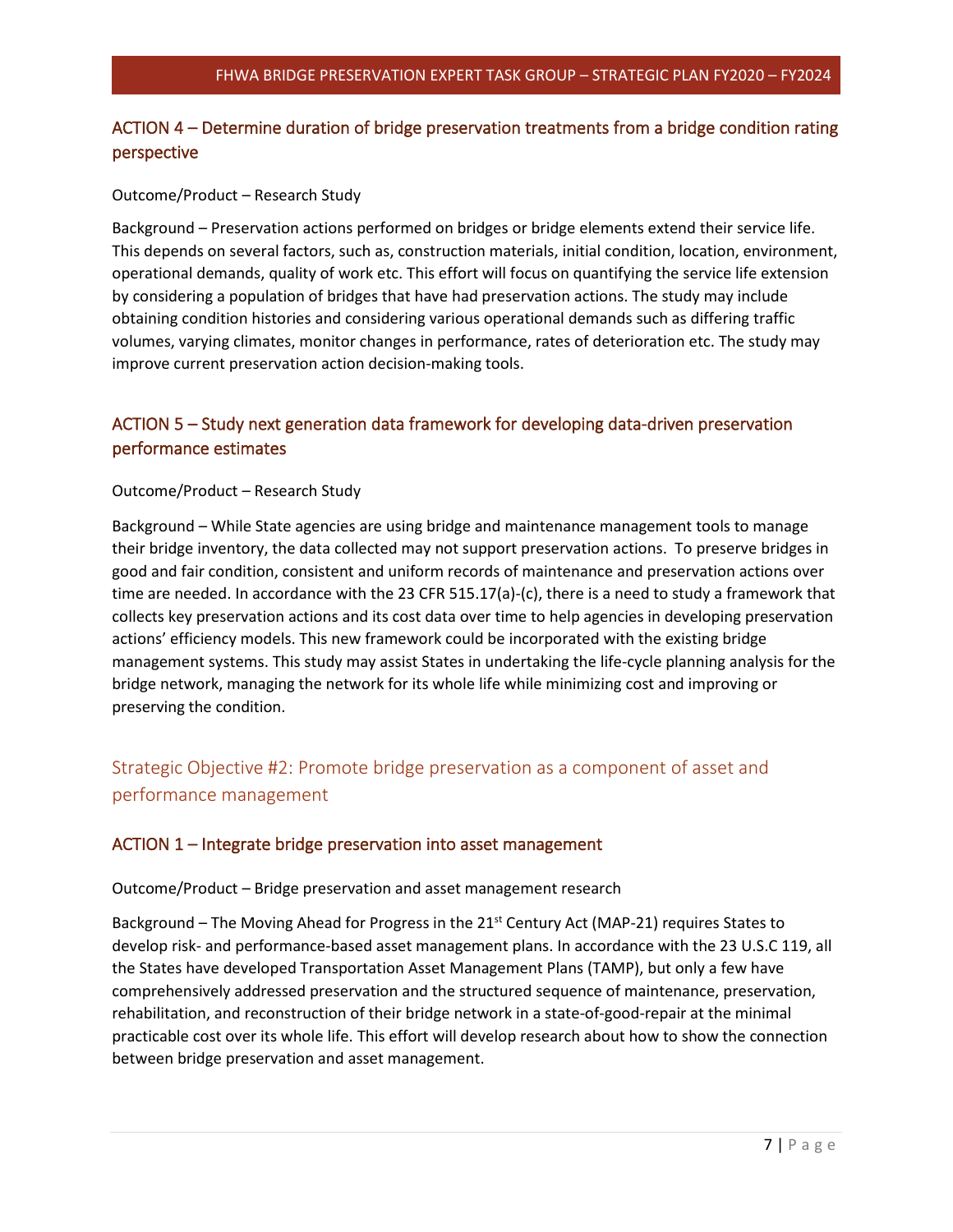#### ACTION 2 – Support the development of bridge deck preservation portal

#### <span id="page-8-0"></span>Outcome/Product – Web- or PC-based Portal

Background – The Bridge Deck Preservation Portal may help standardize the bridge deck maintenance process by assisting engineers with the logical selection of maintenance actions. The Portal may create a set of maintenance scenarios based on cost-effective actions implemented at the most efficient point in the deck's life cycle. This is a project level tool that may be developed under the pooled-fund project led by the Iowa Department of Transportation (DOT) that may provide alternative maintenance strategies for bridge decks.

#### ACTION 3 – Communicate how bridge preservation extends the life of a bridge at other venues

#### <span id="page-8-1"></span>Outcome/Product - Workshops

Background – Develop a product such as a workshop where abstracts may be sought and papers assembled relating to bridge preservation. Potential venues may include the International Bridge Conference, TRB Workshops, TRB Committee Meetings, and regional bridge conferences.

## Strategic Objective #3: Develop educational materials on bridge preservation

#### <span id="page-8-2"></span>ACTION 1 – Develop web-based training

#### <span id="page-8-3"></span>Outcome/Product – Web-based Training

Background – Develop online training courses based on documents and research developed by the BPETG that may be hosted by the National Highway Institute or AASHTO Transportation Curriculum Coordination Council (TC3).

## ACTION 2 – Communicate the importance of bridge preservation as a component of an asset management strategy

#### <span id="page-8-4"></span>Outcome/Product - Webinars

Background – Information developed in bridge preservation research, practices that are adopted by the States or bridge owners, case studies or topics of national interest may form the basis of these periodic webinars. These webinars may be delivered through TRB or AASHTO TSP2.

## <span id="page-8-5"></span>ACTION 3 – Explore developing and deploying curricula modules on bridge preservation, including appropriate references to asset management and life-cycle costs, for undergraduate and graduate level courses

Outcome/Product – Course Material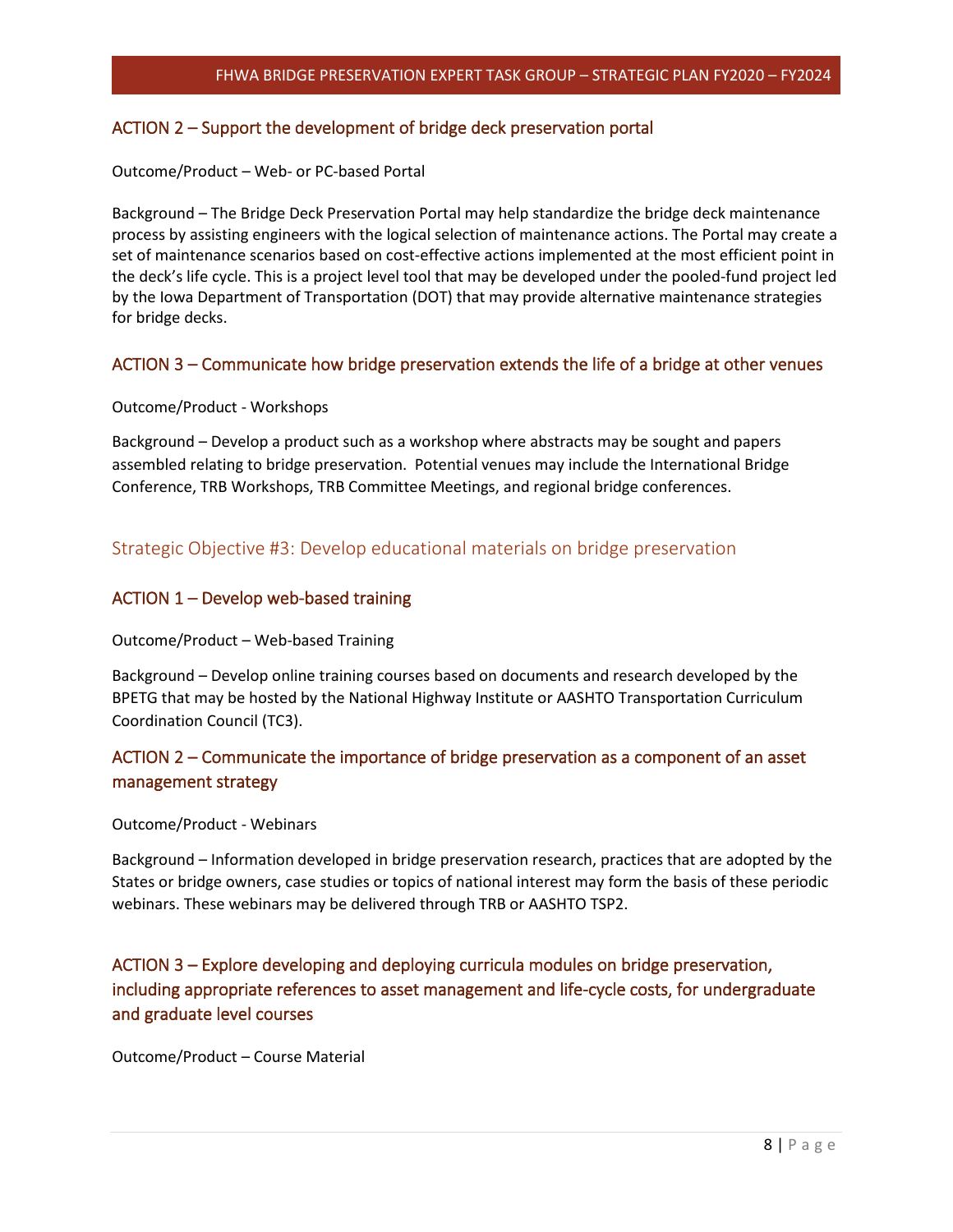#### FHWA BRIDGE PRESERVATION EXPERT TASK GROUP – STRATEGIC PLAN FY2020 – FY2024

Background – Explore developing educational materials on bridge preservation that could be incorporated into a college program. Promote and deploy the materials through appropriate bridge committees, the TSP2 website, newsletters, magazines, journals, etc.

#### ACTION 4 – Provide technical assistance to local agencies

#### <span id="page-9-0"></span>Outcome/Product – Instructor-led Training

Background – In collaboration with the AASHTO TSP2's National Working Group on Local Agency Outreach, develop training for local bridge owners that promote bridge preservation. Coordinate with the FHWA's Local Technical Assistance Program to promote bridge preservation as an element of an overall "local" transportation asset management plan.

<span id="page-9-1"></span>Strategic Objective #4: Foster a collaborative environment that encourages innovation and adoption of new technologies for bridge preservation

## <span id="page-9-2"></span>ACTION 1 – Explore opportunities to improve States' qualified product list (QPL) process for owners, suppliers and contractors to identify new technologies, gaps, and key performance indicators

#### Outcome/Product – White Paper

Background – Qualified Product Lists (QPLs) serve as the gateway to the introduction of new products and technologies in construction. However, suppliers need to qualify their products in every State, sometimes repeating the same exact tests in neighboring States, and view it as a hindrance to faster adoption of innovative products and technologies. A white paper may summarize the current state-ofpractice and offer potential avenues for collaboration or synchronization of the QPL process among States.

#### ACTION 2 – Assist other research sponsors to promote bridge preservation research

#### <span id="page-9-3"></span>Outcome/Product – Sponsoring Research Need Statements

Background – Since BPETG has members representing various TRB Technical Committees Chairs, AASHTO Committee on Bridges and Structures, Committee on Maintenance and TSP2 Regional Partnerships, it is proposed that the group discusses and sponsors bridge preservation research need statements that have national significance.